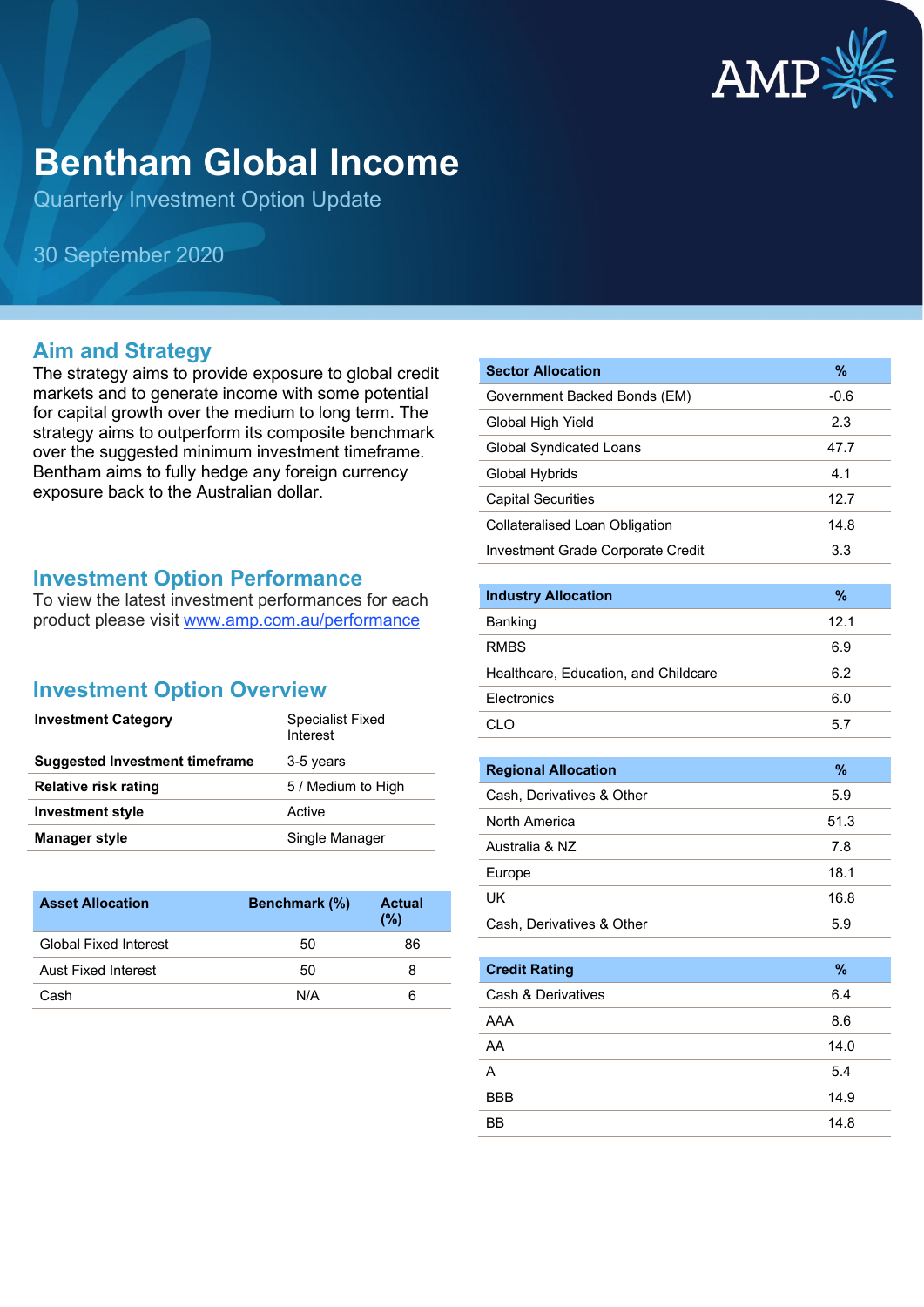### **Portfolio Summary**

The Fund had a total return of 3.31% (before fees) in the September quarter, outperforming the benchmark (50% Bloomberg AusBond Bank Bill Index, 50% Bloomberg AusBond Composite Index) after fees by 2.78%.

#### **Investment Option Commentary**

Against a backdrop of generally contracting credit spreads we increased the Fund's exposure to higher yielding credit sub-sectors such as loans and bank capital as well as selected corporate investment grade bonds. Although the positioning increases the average credit risk in the Fund, the risk exposure is primarily to senior secured credit or in companies with strong capital positions and business models. The higher spread purchases where funded largely though sales of higher quality CLO securities. The Fund is mostly fully invested with 94% credit exposure, compared with an exposure of 85% going into the March Covid sell-off. The Fund's exposure to changes in government bond yields remains relatively low. Interest rate duration in the Fund decreased from 1.29 to 0.64 over the quarter.

#### **Market Commentary**

Equity and credit markets recorded modest gains over the quarter, underpinned by ongoing supportive monetary and fiscal stimulus and indications of a recovery in economic activity at least for the moment. However, the recovery remains on fragile ground and is dependent on developments in vaccines or treatments for Covid-19. Government bonds yields were little changed in the quarter whilst commodity markets traded higher. The US Federal Reserve (the Fed) doubled down on its accommodative policy, announcing it will now use average inflation targeting (AIT) in setting the policy interest rate, allowing for temporary overshoots in inflation.

The new policy means the Fed is willing to wait until inflation has gone above 2% until it responds in attempting to dampen demand. US equities ended the period higher despite a fall in risk appetite in September on the back of a resurgence in Covid-19 cases particularly out of Europe and as well as questions over continuation of fiscal stimulus measures. Adding to the unease was uncertainty relating to the US Presidential election in November, also stoking uncertainty for relations between the US and China.

## **Outlook**

Credit markets have continued to find support over the quarter with higher credit spreads attracting investor demand. However, investors remain sensitive to new infection rates of Covid-19, the timing of a potential vaccine or virus treatment, approval of new government fiscal support packages and central bank support. Brexit trade deal remains an issue for UK and European affected sectors. The outlook for credit markets has improved significantly over the past six months. The early stages of the pandemic saw a significant upward increase to base case high yield credit losses. While expected default rates have fallen, the pandemic has created divergent trends in corporate earnings for different industry sectors.

Companies that are likely to struggle include those that went into the pandemic over leveraged, in the oil & gas sector, or directly impacted by the shutdowns such as; Leisure and Travel, and Hotels & Gaming. While some sectors such as Food, Telecommunications and Information Technology have seen relatively little disruption or have been advantaged. Overall, we believe that credit markets will continue to benefit from both investor demand to generate more stable returns that equities and favourable relative value as an alternative to negative real yields in government bond markets. The fourth quarter will likely see episodic volatility, with elections and rolling virus pandemic waves with corresponding activity shutdowns